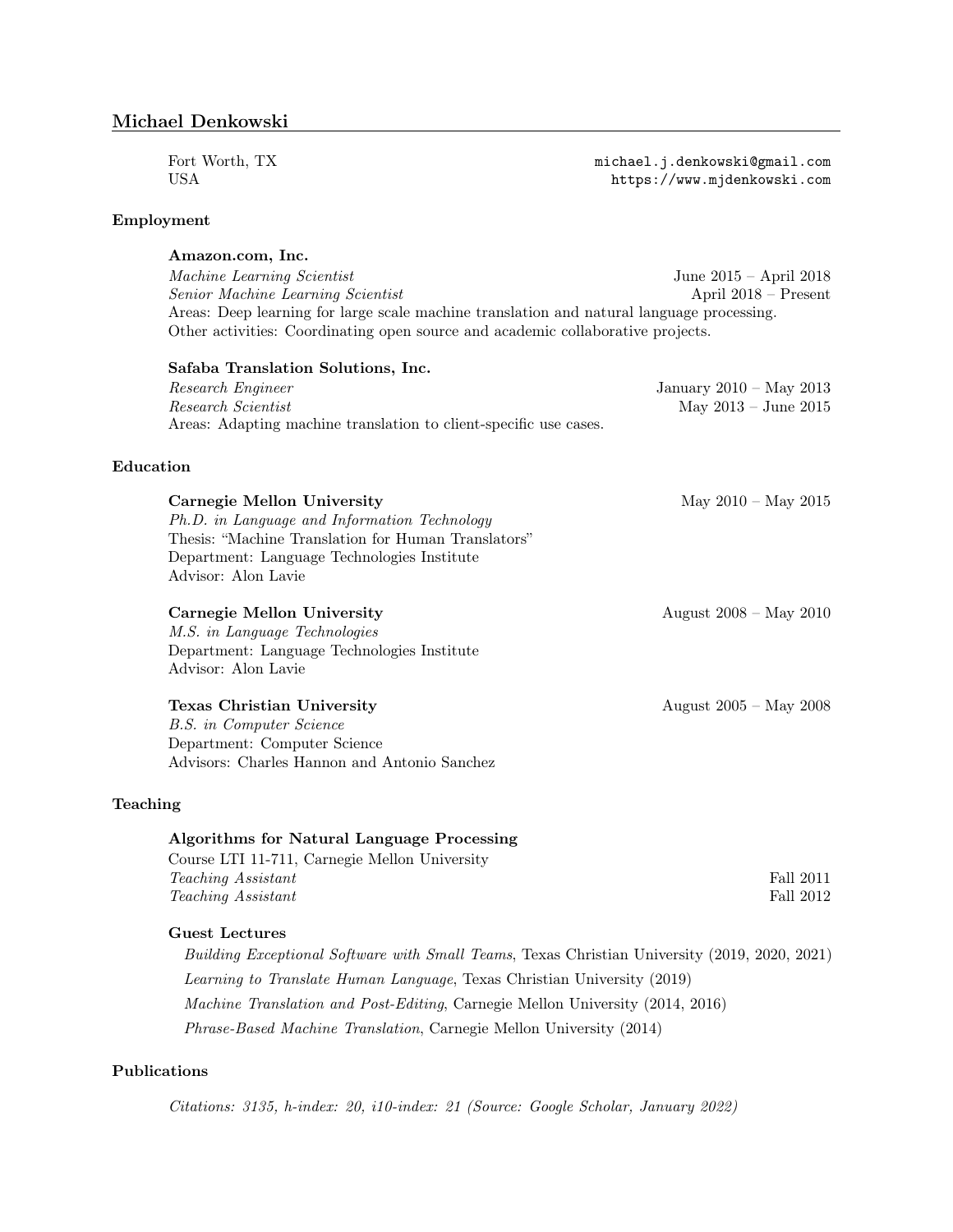## Ph.D. Thesis

Machine Translation for Human Translators, Michael Denkowski. Ph.D. Thesis, Carnegie Mellon University, April 2015. Committee: Alon Lavie, Chris Dyer, Jaime Carbonell, and Gregory Shreve

#### Refereed Conference Publications

The Sockeye 2 Neural Machine Translation Toolkit at AMTA 2020, Tobias Domhan, Michael Denkowski, David Vilar, Felix Hieber, Xing Niu, and Kenneth Heafield. Proceedings of the Conference of the Association for Machine Translation in the Americas, 2020 (AMTA 2020)

The Sockeye Neural Machine Translation Toolkit at AMTA 2018, Felix Hieber, Tobias Domhan, Michael Denkowski, David Vilar, Artem Sokolov, Ann Clifton, and Matt Post. Proceedings of the Conference of the Association for Machine Translation in the Americas, 2018 (AMTA 2018)

Cognitive Demand and Cognitive Effort in Post-Editing, Isabel Lacruz, Michael Denkowski, and Alon Lavie. Proceedings of the Conference of the Association for Machine Translation in the Americas, 2014 (AMTA 2014)

Learning from Post-Editing: Online Model Adaptation for Statistical Machine Translation, Michael Denkowski, Chris Dyer, and Alon Lavie. Proceedings of the 14th Conference of the European Chapter of the Association for Computational Linguistics, 2014 (EACL 2014)

Analyzing and Predicting MT Utility and Post-Editing Productivity in Enterprise-scale Translation Projects, Olga Beregovaya, Alon Lavie, David Clarke, and Michael Denkowski. Proceedings of the 12th Machine Translation Summit, 2013 (MT Summit 2013)

Challenges in Predicting Machine Translation Utility for Human Post-Editors, Michael Denkowski and Alon Lavie. Proceedings of the Conference of the Association for Machine Translation in the Americas, 2012 (AMTA 2012)

Choosing the Right Evaluation for Machine Translation: an Examination of Annotator and Automatic Metric Performance on Human Judgment Tasks, Michael Denkowski and Alon Lavie. Proceedings of the Conference of the Association for Machine Translation in the Americas, 2010 (AMTA 2010)

Extending the METEOR Machine Translation Evaluation Metric to the Phrase Level, Michael Denkowski and Alon Lavie. Proceedings of Human Language Technologies: the 2010 Annual Conference of the North American Chapter of the Association for Computational Linguistics, 2010 (NAACL-HLT 2010)

#### Refereed Workshop Publications

Bi-Directional Neural Machine Translation with Synthetic Parallel Data, Xing Niu, Michael Denkowski, and Marine Carpuat. Proceedings of the ACL 2018 Workshop on Neural Machine Translation and Generation (WNMT 2018)

Stronger Baselines for Trustable Results in Neural Machine Translation, Michael Denkowski and Graham Neubig. Proceedings of the ACL 2017 Workshop on Neural Machine Translation (WNMT 2017)

Real Time Adaptive Machine Translation for Post-Editing with cdec and TransCenter, Michael Denkowski, Alon Lavie, Isabel Lacruz, and Chris Dyer. Proceedings of the EACL 2014 Workshop on Humans and Computer-assisted Translation, 2014 (HaCaT 2014)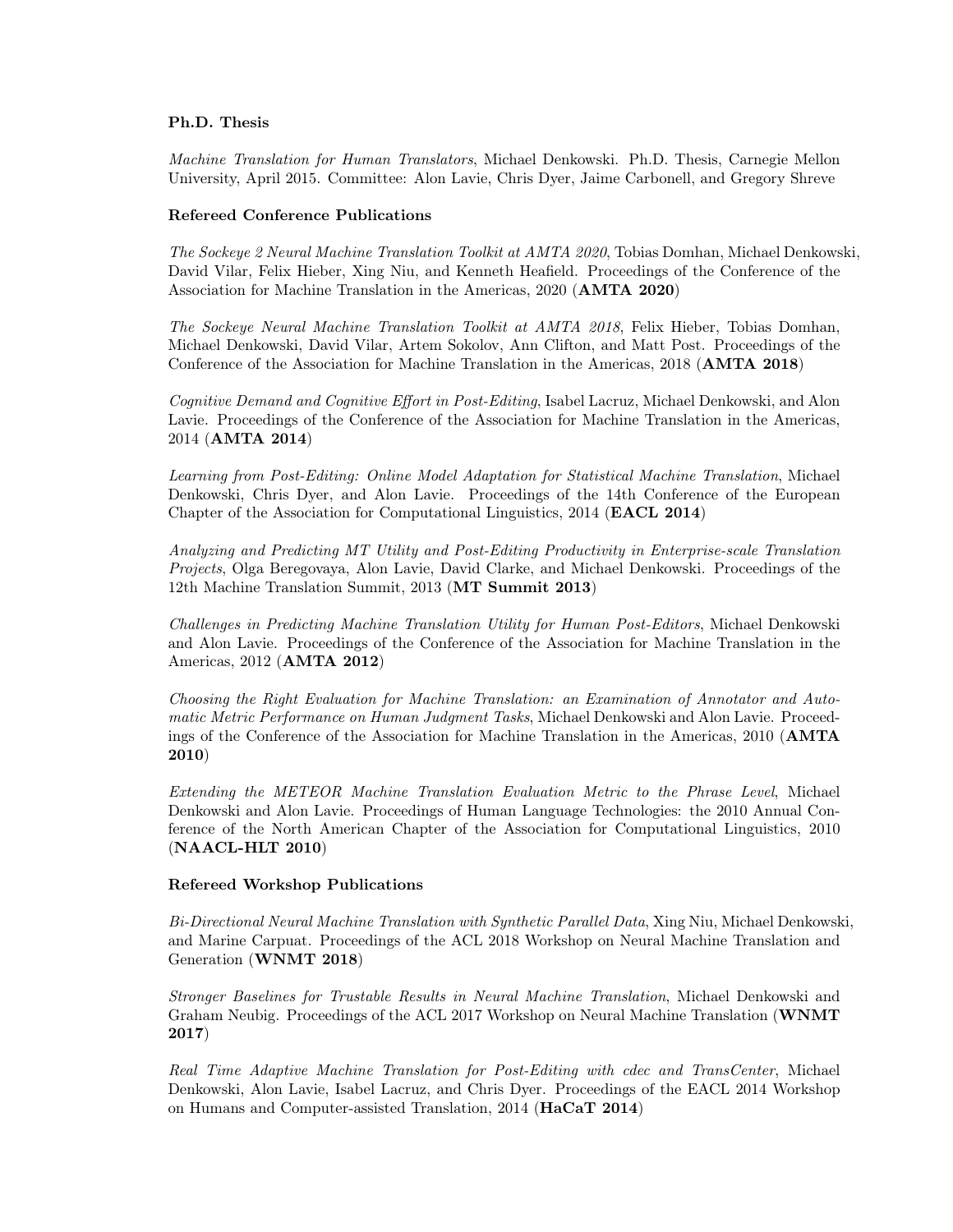Meteor Universal: Language Specific Translation Evaluation for Any Target Language, Michael Denkowski and Alon Lavie. Proceedings of the ACL 2014 Ninth Workshop on Statistical Machine Translation, 2014, (WMT 2014)

The CMU Machine Translation Systems at WMT 2013: Syntax, Synthetic Translation Options, and Pseudo-References, Waleed Ammar, Victor Chahuneau, Michael Denkowski, Greg Hanneman, Wang Ling, Austin Matthews, Kenton Murray, Nicola Segall, Alon Lavie and Chris Dyer. Proceedings of the ACL 2013 Eighth Workshop on Statistical Machine Translation, 2013 (WMT 2013)

The CMU-Avenue French-English Translation System, Michael Denkowski, Greg Hanneman, and Alon Lavie. Proceedings of the NAACL 2012 Seventh Workshop on Statistical Machine Translation, 2012 (WMT 2012)

Meteor 1.3 Automatic Metric for Reliable Optimization and Evaluation of Machine Translation Systems, Michael Denkowski and Alon Lavie. Proceedings of the EMNLP 2011 Sixth Workshop on Statistical Machine Translation, 2011, (WMT 2011)

METEOR-NEXT and the METEOR Paraphrase Tables: Improved Evaluation Support For Five Target Languages, Michael Denkowski and Alon Lavie. Proceedings of the ACL 2010 Joint Workshop on Statistical Machine Translation and Metrics MATR, 2010 (WMT 2010)

Turker-Assisted Paraphrasing for English-Arabic Machine Translation, Michael Denkowski, Hassan Al-Haj, and Alon Lavie. Proceedings of the NAACL HLT 2010 Workshop on Creating Speech and Language Data With Amazon's Mechanical Turk, 2010

Exploring Normalization Techniques for Human Judgments of Machine Translation Adequacy Collected Using Amazon Mechanical Turk, Michael Denkowski and Alon Lavie. Proceedings of the NAACL HLT 2010 Workshop on Creating Speech and Language Data With Amazon's Mechanical Turk, 2010

## Journal Articles

The METEOR Metric for Automatic Evaluation of Machine Translation, Alon Lavie and Michael Denkowski. Machine Translation, 2009

## Book Chapters

Searching for Better Automatic MT Metrics, Lavie, Agarwal, Denkowski, Snover, Madnani, Dorr, Schwartz, Habash, Kahn, Ostendorf, Roark, Kulick, Marcus, Pado, Galley, and Manning. Handbook of Natural Language Processing and Machine Translation, 2011

## Unrefereed Reports

Sockeye: A Toolkit for Neural Machine Translation, Felix Hieber, Tobias Domhan, Michael Denkowski, David Vilar, Artem Sokolov, Ann Clifton and Matt Post. arXiv preprint arXiv:1712.05690, 2017

TransCenter: Web-Based Translation Research Suite, Michael Denkowski and Alon Lavie. Proceedings of the AMTA 2012 Workshop on Post-Editing Technology and Practice Demo Session, 2012

METEOR-Tuned Phrase-Based SMT: CMU French-English and Haitian-English Systems for WMT 2011, Michael Denkowski and Alon Lavie. CMU Technical Report CMU-LTI-11-011, Language Technologies Institute, Carnegie Mellon University, 2011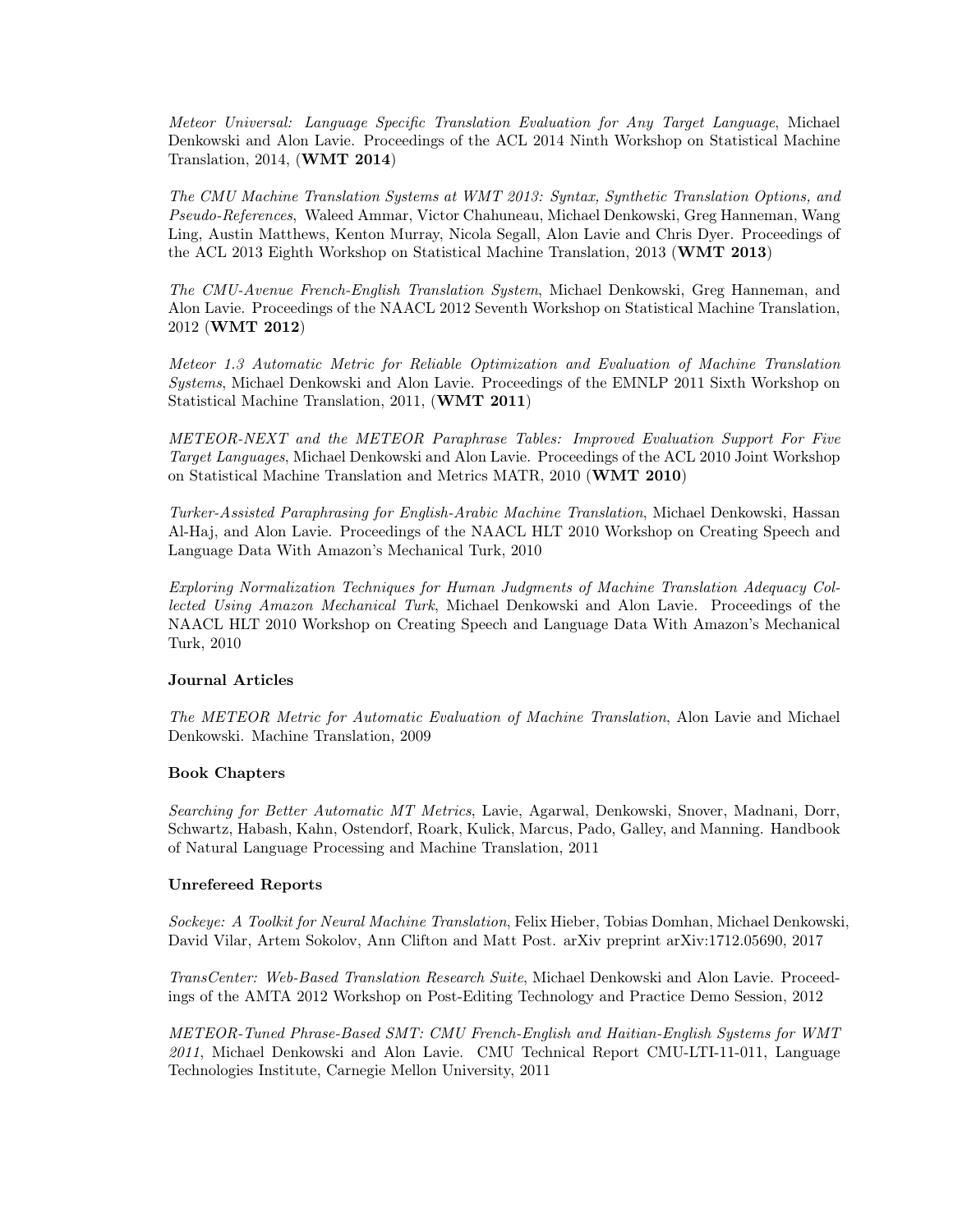A Survey of Techniques for Unsupervised Word Sense Induction, Michael Denkowski. Literature Review for Language and Statistics II Course at Carnegie Mellon University, 2009

## Open Source Software

#### Primary Developer

## Meteor

Automatic machine translation evaluation system with state-of-the-art performance in several tasks Project page: <https://github.com/cmu-mtlab/meteor>

#### TransCenter

Web-based translation editing environment with support for personalized machine translation Project page: <https://github.com/cmu-mtlab/transcenter-live>

### qe-clean

Automatic bilingual data cleaning inspired by machine translation quality estimation Project page: <https://github.com/cmu-mtlab/qe-clean>

# Contributor

### Sockeye

Amazon's sequence-to-sequence modeling toolkit built on PyTorch Project page: <https://github.com/awslabs/sockeye>

## Moses

Statistical phrase-based machine translation system Project page: <http://www.statmt.org/moses>

### cdec

Decoder, aligner, and learning framework for machine translation and structured prediction Project page: <http://www.cdec-decoder.org>

# Involvement

#### Board Member

Texas Christian University Computer Science Industry Advisory Board: Member 2021-Present Association for Machine Translation in the Americas (AMTA): Research Co-Director 2019-2020

#### Program Committee Member / Reviewer

Conference on Machine Translation (WMT): 2011-2021 Association for Computational Linguistics (ACL): 2014, 2016-2021 North American Chapter of the Association for Computational Linguistics (NAACL): 2013, 2021 European Chapter of the Association for Computational Linguistics (EACL): 2014, 2017 Empirical Methods in Natural Language Processing (EMNLP): 2012, 2014-2018, 2021 Conference on Computational Linguistics (COLING): 2016, 2018 Conference of the Association for Machine Translation in the Americas (AMTA): 2014 Conference of the European Association for Machine Translation (EAMT): 2020 Workshop on Post-editing Technology and Practice (WPTP): 2015 Journal of Artificial Intelligence Research (JAIR): 2022